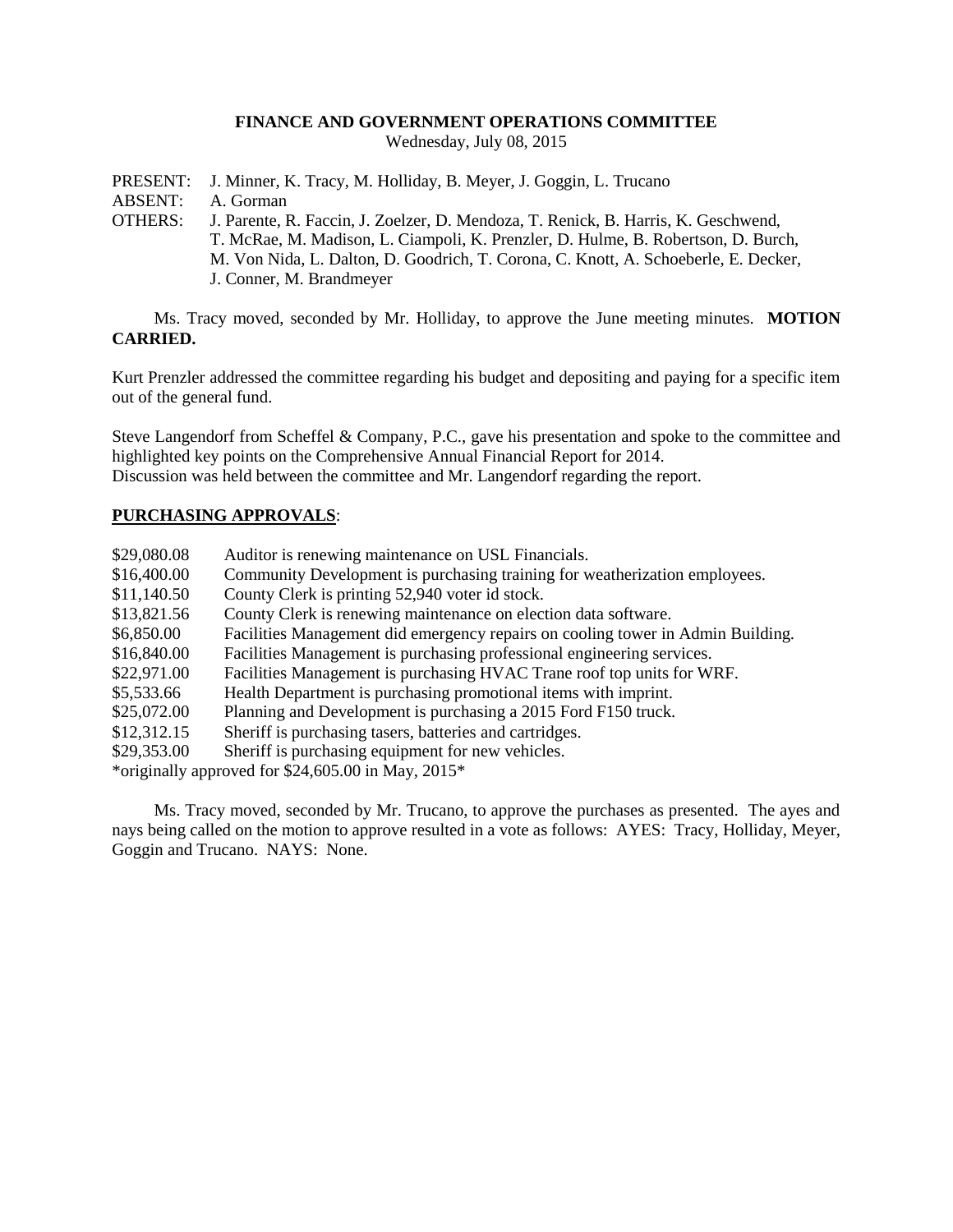## **RESOLUTIONS**:

- 1. Resolution to Award Contract for the Purchase of Digiticket Electronic Ticket Solution for the Madison County Circuit Clerk Department.
- 2. Resolution to Purchase Maintenance Renewal for the Madison County Starcom 21 Radio System and Dispatch Center for the Madison County Sheriff's Office.
- 3. Revised Resolution to Purchase Two New Model Year 2015 Ford F-150 Super Cab 4x4 Replacement Vehicles for the Madison County SSA #1.
- 4. A Resolution Authorizing an Intergovernmental Agreement between Madison County and the Triad Community Unit School District #2.
- 5. Resolution Awarding Bids for Weatherization HVAC Contractor.
- 6. Resolution Authorizing an Agreement Concerning GBC Metals, LLC.
- 7. Resolution Approving Construction Contract for the Southwestern Illinois Flood Prevention Council.

Mr. Holliday moved, seconded by Ms. Tracy, to approve the resolutions as presented. The ayes and nays being called on the motion to approve resulted in a vote as follows: AYES: Tracy, Holliday, Meyer, Goggin and Trucano. NAYS: None.

**REFUNDS**: R. Faccin presented the following:

- \$32.40 Refund issued from the SSA #1, payable to an individual due to an overpayment.
- \$32.40 Refund issued from the SSA #1, payable to an individual due to an overpayment.
- \$10.00 Refund issued from Animal Control, payable to an individual due to an overpayment on fees.
- \$30.00 Refund issued from Animal Control, payable to an individual due to an overpayment on fees.
- \$25.00 Refund issued from Animal Control, payable to an individual due to an overpayment on fees.
- \$15.00 Refund issued from Animal Control, payable to an individual due to an overpayment on fees.
- \$5.00 Refund issued from Animal Control, payable to an individual due to an overpayment on fees.

Ms. Tracy moved, seconded by Mr. Goggin, to approve the refunds as presented. The ayes and nays being called on the motion to approve resulted in a vote as follows: AYES: Tracy, Holliday, Meyer, Goggin and Trucano. NAYS: None.

R. Faccin submitted the Claims and Transfers report for June, 2015.

Ms. Tracy moved, seconded by Mr. Holliday, to approve the report as presented. The ayes and nays being called on the motion to approve resulted in a vote as follows: AYES: Tracy, Holliday, Meyer, Goggin and Trucano. NAYS: None.